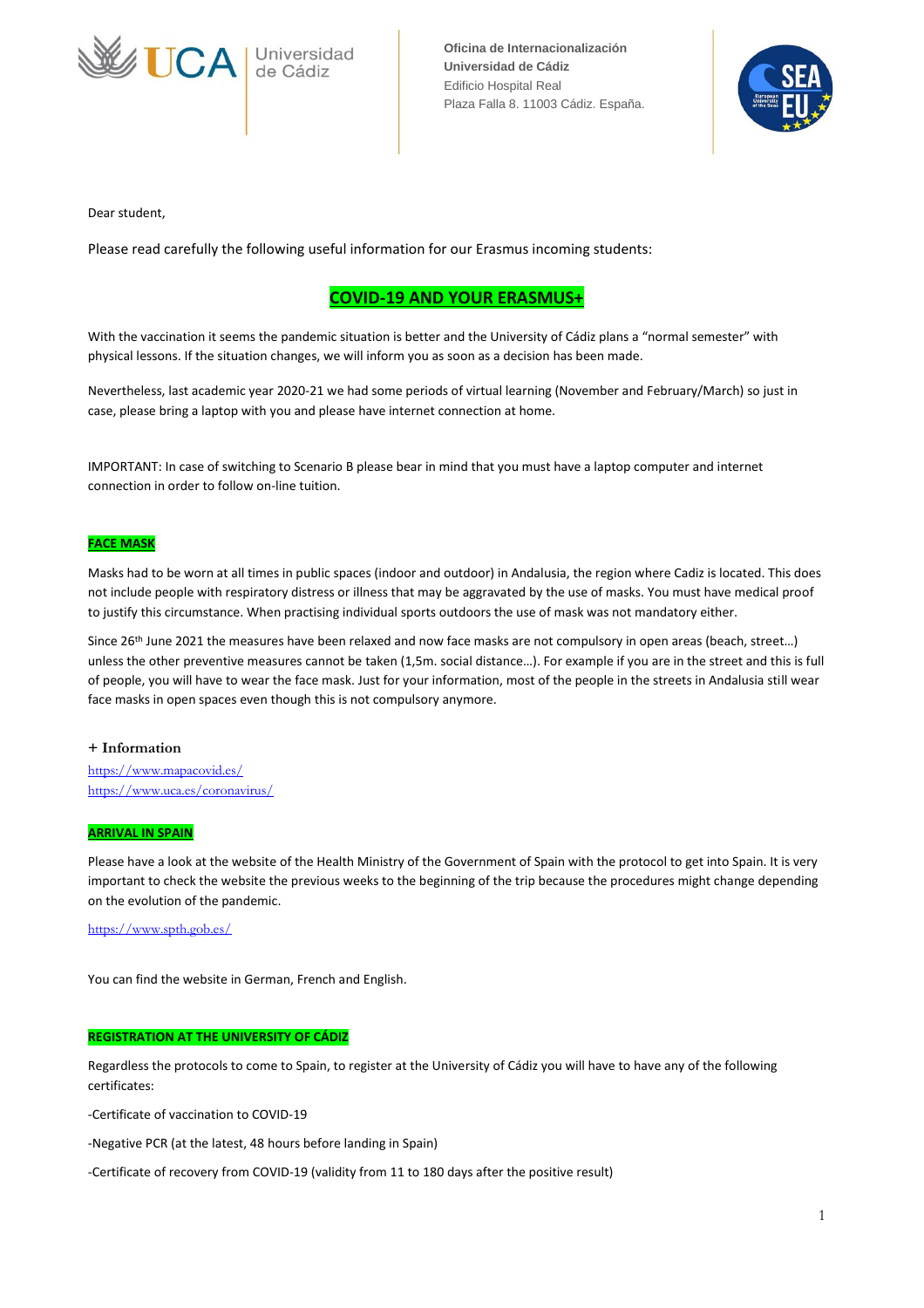

# **ONLINE PROCEDURES**

**Due to COVID-19 alert, all the procedures with the Internationalization Office and Secretary's Office in September/February will be ONLINE:**

- **Online Registration**: Your boarding pass, train ticket or bus ticket will be requested, so please keep it with you. If you are using your own car to come to Cádiz then you will be requested to send us a solemn declaration with the date of your arrival in Cádiz.
- **Matricula:** We will send you a link with the instructions on how to register your subjects in our computer system at the beginning of September.
- **Information of the services of the Universidad de Cádiz:** We will send you a link to our website where you will find short powerpoint presentations regarding:
	- Services of the Universidad de Cádiz (Sport, Library, ESN, Language Centre, cultural activities, etc…)
	- Paperwork required during and at the end of your stay

**We would also like to have some information meetings with all our incoming students (max. 59 people per session) We will let you know per e-mail how to join any of these sessions throughout September.**

## **INSURANCE**

**In order to be able to register in the University of Cádiz as an Exchange student you have to show a prove that you are covered by an insurance with (at least) the following conditions:**

- Travel Insurance
- Repatriation and Accident insurance
- Liability insurance

The University of Cádiz recommends the following insurance but you can contract a different one but please make sure it covers, at least, the above mentioned insurances**:** [: https://oncampus.es/seguros/oncampus-estudia/](https://oncampus.es/seguros/oncampus-estudia/)

If you are going to contract this policy, please follow these instructions: search for "Calcula tu presupesto" and select "Universidad de Cádiz" then click on "siguiente". Then you will see:

- -"País de nacionalidad": (please select your nationality (county), for example: Italy, Poland, Greece…)
- -"Destino": España
- -"Fecha de Salida:" Beginning of the insurance validity
- -"Fecha de regreso": End of the insurance validity
- The vacational and sports packs are optional.

Once you see "precio total", please click on "siguiente", you will have to register in the platform and then pay with your card.

## **LEARNING AGREEMENTS**

The learning agreements are documents that must be signed by the students, the University of Origin and the University of Cádiz. In the information that we send you by email, you were told how to upload the Learning Agreement signed by the student and the university of origin through our virtual platform using your username and password. It is a mandatory requirement to be accepted at the UCA so, if you have not yet attached it to the platform, we ask you to do so as soon as possible. Please be patient with the signing of the document by the UCA coordinator as the coordinators are checking and signing hundreds of documents of this type.

If you need to make changes to the Learning Agreement, these will be requested when registering at the UCA by signing the Learning Agreement "during mobility" that must be signed by the coordinators at the university of origin and destination.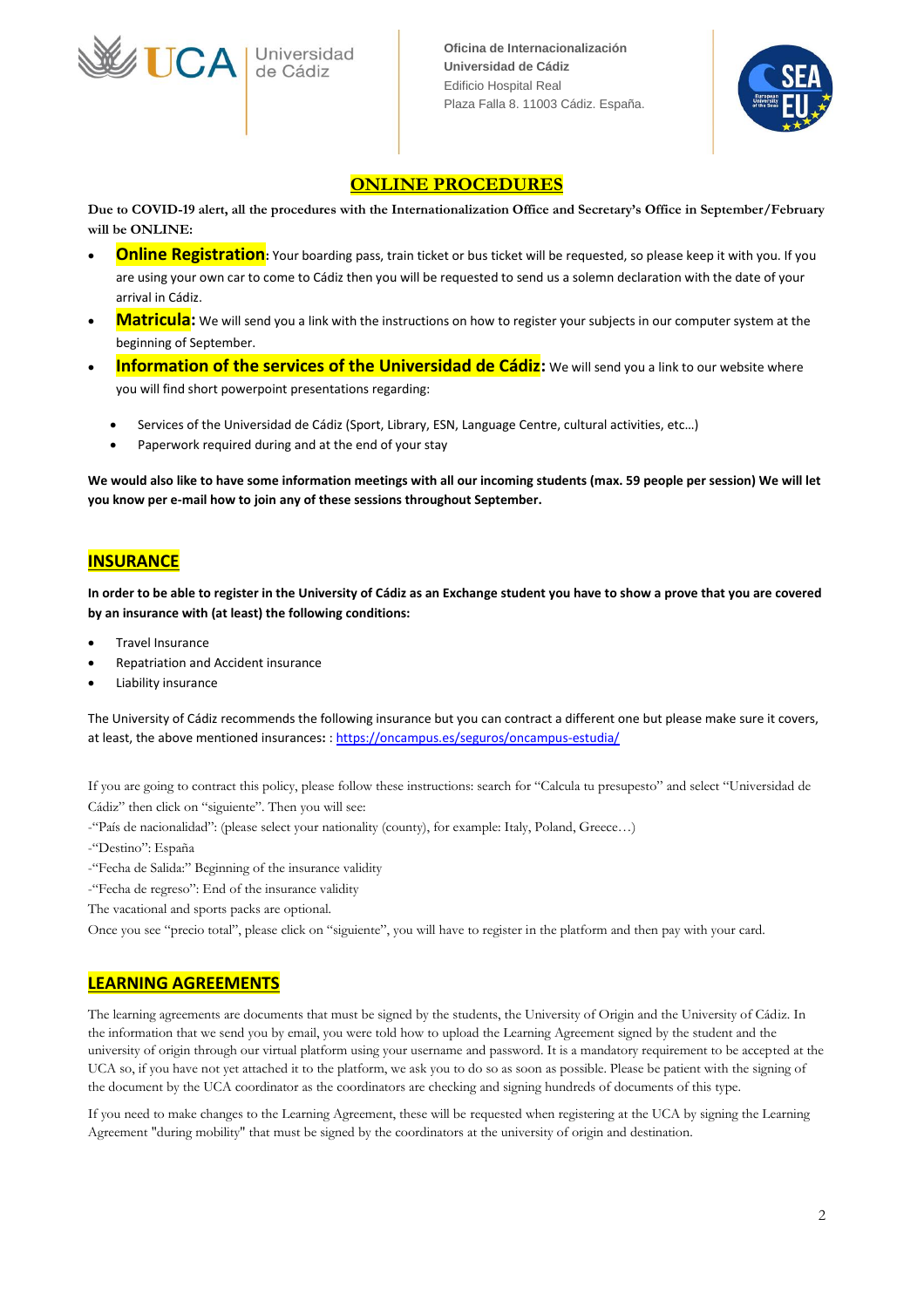

JCA de Cádiz

**Oficina de Internacionalización Universidad de Cádiz** Edificio Hospital Real Plaza Falla 8. 11003 Cádiz. España.



## **GENERAL INFORMATION**

The teaching period at University of Cádiz is organized yearly. Courses are taught during the following periods (Exam sessions included):

- **Autumn semester: 22nd September-4th February**
- **Spring semester: 7th February-28th June**
- Annual courses: 22nd September-28th June

Note: The official beginning of the semester is 22nd September, but Faculties/Schools might start the lessons a few days later.

Those are the official dates for the semester. The above dates might differ in the case of students attending **ONLY master's programmes**. If that is your case, please contact your coordinator in order to confirm the dates.

**Students staying a single semester can only attend the courses offered in such semester. They cannot attend courses offered in other semesters nor full-year courses.**

### **SPANISH LANGUAGE COURSES:**

The Official Beginning of the semester is **22nd September 2021** but please have a look at the Information about the Spanish courses offered by the Centre of Modern Languages (CSLM): intensive courses starting at the beginning of each semester, before classes start, and 3-month regular courses during each of the semesters). The Internationalisation Office at the University of Cádiz partially finances one of these Spanish language courses.

Courses, levels and fees can be found under the following website:

<https://cslm.uca.es/programas-de-espaol/>

For more information[: lenguas.modernas@uca.es](mailto:lenguas.modernas@uca.es)

**Very Important:** Your ID number at the University of Cádiz coincides with your Passport or ID Card number provided in the Application Form. We kindly ask you to use the same number when enrolling in the language courses.

#### **ACCOMMODATION:**

You will find information under the following websites:

http://alojamientouca.com/

Cádiz, Jerez y Puerto Real: [oficinadelestudiante@uca.es](mailto:oficinadelestudiante@uca.es)

Algeciras: [alojamiento.algeciras@uca.es](mailto:alojamiento.algeciras@uca.es)

We recommend students studying at the Jerez and Algeciras campuses to find accommodation in these cities. Jerez is 30 Km away and Algeciras 120 km away from Cádiz.

If you have no accommodation before your arrival in Cádiz, you could book a room in a hostel for the very first nights. In the following link you can find the list of hostels in the province. You have to introduce the word "Cádiz", "Jerez", "Puerto Real" or "Algeciras" in the field "población".

#### [www.cadiznet.com/hostales](http://www.cadiznet.com/hostales)

Here you can find the official links of the town halls of Cádiz, Jerez, Puerto Real and Algeciras where some practical information can be found about tourism and accommodation:

<http://institucional.cadiz.es/> [www.algeciras.es](http://www.algeciras.es/) [www.puertoreal.es](http://www.puertoreal.es/) [www.jerez.es](http://www.jerez.es/) You could also use temporal accommodation apps such as booking.com, Airbnb…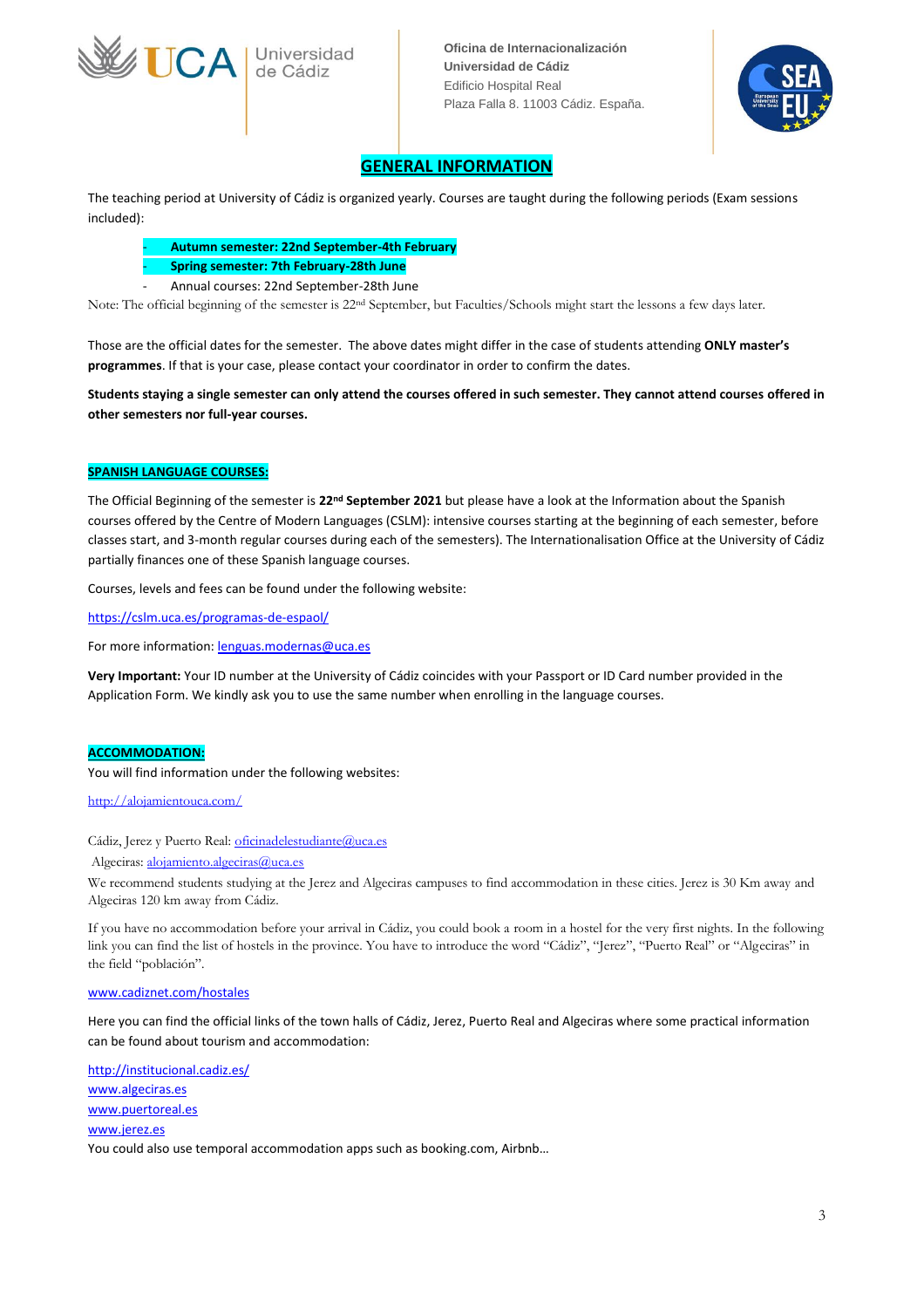



### **ERASMUS STUDENT NETWORK (ESN)**

This is the Official Organization for the Exchange students of the University of Cádiz. They organise cultural and leisure activities to our incoming students.

For further information:

[http://www.esncadiz.org](http://www.esncadiz.org/)

### **CAMPUSES OF THE UNIVERSITY OF CADIZ – CENTRES**

| <b>Campus Cádiz</b>            | <b>Campus Puerto Real</b>  | <b>Campus Jerez</b> | <b>Campus Algeciras</b>  |
|--------------------------------|----------------------------|---------------------|--------------------------|
| Facultad de Medicina           | Facultad de Ciencias       | Facultad de         | Escuela politécnica      |
|                                |                            | Derecho             | Superior                 |
| Facultad de Filosofía y Letras | Facultad de Ciencias del   | Fac CC Sociales y   | Facultad de Enfermería   |
|                                | Mar y Ambientales          | de la Comunicación  |                          |
| Fac. CC. Económicas y          | Escuela Superior de        |                     | Escuela Universitaria de |
| Empresariales                  | Ingeniería                 |                     | Magisterio Virgen de     |
|                                |                            |                     | Europa (La Línea de la   |
|                                |                            |                     | Concepción)              |
| Fac. CC del Trabajo            | Esc. De Ingenierías        |                     |                          |
|                                | Marina, Náutica y          |                     |                          |
|                                | Radioelectrónica           |                     |                          |
| Facultad de Enfermería y       | Esc. De Ingeniería Naval y |                     |                          |
| Fisioterapia                   | Oceánica                   |                     |                          |
| Centro Universitario de        | Facultad de Ciencias de la |                     |                          |
| Enfermería "Salus Infirmorum"  | Educación                  |                     |                          |

### **HOW TO GET TO CÁDIZ, JEREZ AND PUERTO REAL**

Cádiz is served by two airports: Jerez airport (XRY) located 30 kms away and Sevilla Airport (SVQ) which although further away (130 kms), is easily reached from Cadiz by train or bus. From Sevilla there are flights to many European destinations.

Jerez Airport website: https://www.aena.es/en/jerez.html

Public transport between Jerez Airport and Cádiz:

https://www.aena.es/en/jerez.htmlUp on the left, click on "getting there"

Sevilla Airport website:<https://www.aena.es/en/seville.html>

There are different possibilities to get to Cádiz, Jerez and Puerto Real. You can rent a car at the airport and drive to Cádiz or take the shuttle bus from the airport to Seville Train Station (Santa Justa) or Seville, Prado de San Sebastian bus station.

**Train:**

[www.renfe.com](http://www.renfe.com/)

#### **Buses:**

Estación de Autobuses Comes Avenida de Astilleros 302. 11007 Cádiz. Tel: 956257415 (behind the train station). Telephone number: 956257415 <https://www.estacionautobusescadiz.es/> [http://www.tgcomes.es](http://www.tgcomes.es/)